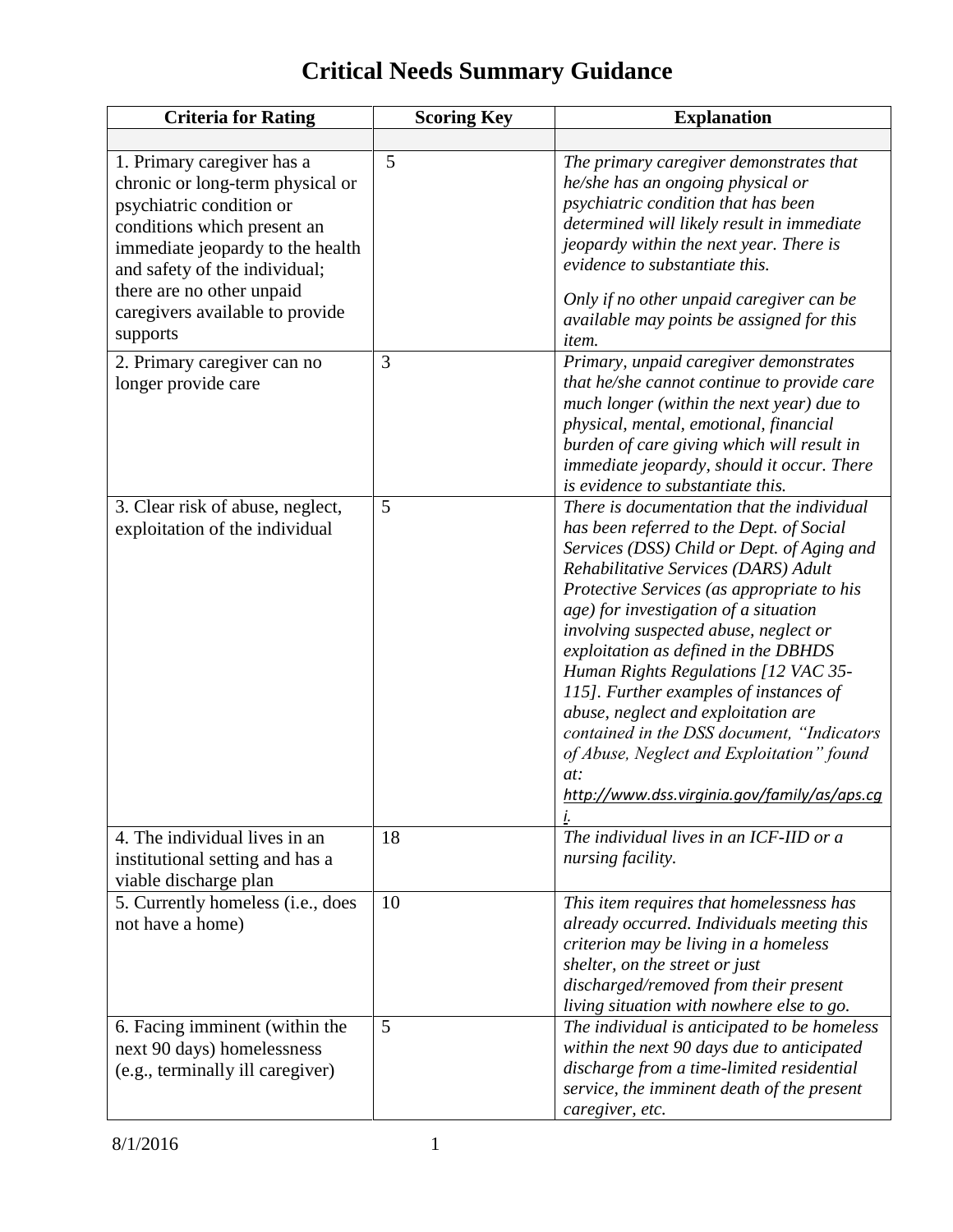|                                                                                                                                                                                         |                                                                                                                                                                                                                                                                                                                                                                                                                        | <b>NOTE:</b> The Centers for Medicare &                                                                                                                                                                                                                                                                                                                                                                    |
|-----------------------------------------------------------------------------------------------------------------------------------------------------------------------------------------|------------------------------------------------------------------------------------------------------------------------------------------------------------------------------------------------------------------------------------------------------------------------------------------------------------------------------------------------------------------------------------------------------------------------|------------------------------------------------------------------------------------------------------------------------------------------------------------------------------------------------------------------------------------------------------------------------------------------------------------------------------------------------------------------------------------------------------------|
|                                                                                                                                                                                         |                                                                                                                                                                                                                                                                                                                                                                                                                        | Medicaid Services expect that "there is                                                                                                                                                                                                                                                                                                                                                                    |
|                                                                                                                                                                                         |                                                                                                                                                                                                                                                                                                                                                                                                                        | reasonable indication that the individual                                                                                                                                                                                                                                                                                                                                                                  |
|                                                                                                                                                                                         |                                                                                                                                                                                                                                                                                                                                                                                                                        | would need services in the appropriate level<br>of care within the near future (one month or                                                                                                                                                                                                                                                                                                               |
|                                                                                                                                                                                         |                                                                                                                                                                                                                                                                                                                                                                                                                        | $less)$ ."                                                                                                                                                                                                                                                                                                                                                                                                 |
| 7. Immediate health/safety risk<br>to individual, caregiver or others<br>due to the individual's<br>behaviors, physical care needs<br>(such as lifting or bathing), or<br>medical needs | <b>A. Behaviors</b><br>HIGH: Serious safety<br>risk to self/others = $5$<br><b>MODERATE:</b><br>Moderate/occasional<br>risk to self/other $=$ 3<br>LOW: minimal risk to<br>self/others $= 1$                                                                                                                                                                                                                           | The health and safety of the individual,<br>caregiver or others is endangered due to<br>documented, current behaviors such as<br>aggression (towards others or self), fire-                                                                                                                                                                                                                                |
|                                                                                                                                                                                         |                                                                                                                                                                                                                                                                                                                                                                                                                        | setting, running into traffic, etc.                                                                                                                                                                                                                                                                                                                                                                        |
|                                                                                                                                                                                         | <b>B.</b> Physical care needs<br>(such as lifting or<br>bathing), or medical<br>needs<br>HIGH: Must address<br>serious or life<br>threatening concerns<br>and/or individual<br>cannot perform ADLs<br>without physical<br>$assistance = 5$<br>MODERATE: Medical,<br>physical care needs that<br>require active support $=$<br>3<br>LOW: Medical,<br>physical care needs that<br>require occasional<br>$assistance = 1$ | The health/safety of the individual is at risk<br>due to the seriousness of his/her medical<br>needs. The health/safety of the<br>caregiver/others in the home is at risk due<br>to the demands of the individual's physical<br>care (e.g., lifting, carrying an individual<br>larger than the caregiver, demanding<br>'round the clock needs which jeopardize the<br>health and safety of the caregiver.) |
| 8. The individual is a young<br>adult who is no longer eligible<br>for IDEA services and is<br>transitioning to independent<br>living. After individuals attain                         | 5                                                                                                                                                                                                                                                                                                                                                                                                                      |                                                                                                                                                                                                                                                                                                                                                                                                            |
| 27 years of age, this criterion<br>shall no longer apply.                                                                                                                               |                                                                                                                                                                                                                                                                                                                                                                                                                        |                                                                                                                                                                                                                                                                                                                                                                                                            |
|                                                                                                                                                                                         |                                                                                                                                                                                                                                                                                                                                                                                                                        |                                                                                                                                                                                                                                                                                                                                                                                                            |
| Number of caregivers                                                                                                                                                                    | No caregiver = $\overline{5}$<br>1 caregiver = $3$                                                                                                                                                                                                                                                                                                                                                                     |                                                                                                                                                                                                                                                                                                                                                                                                            |